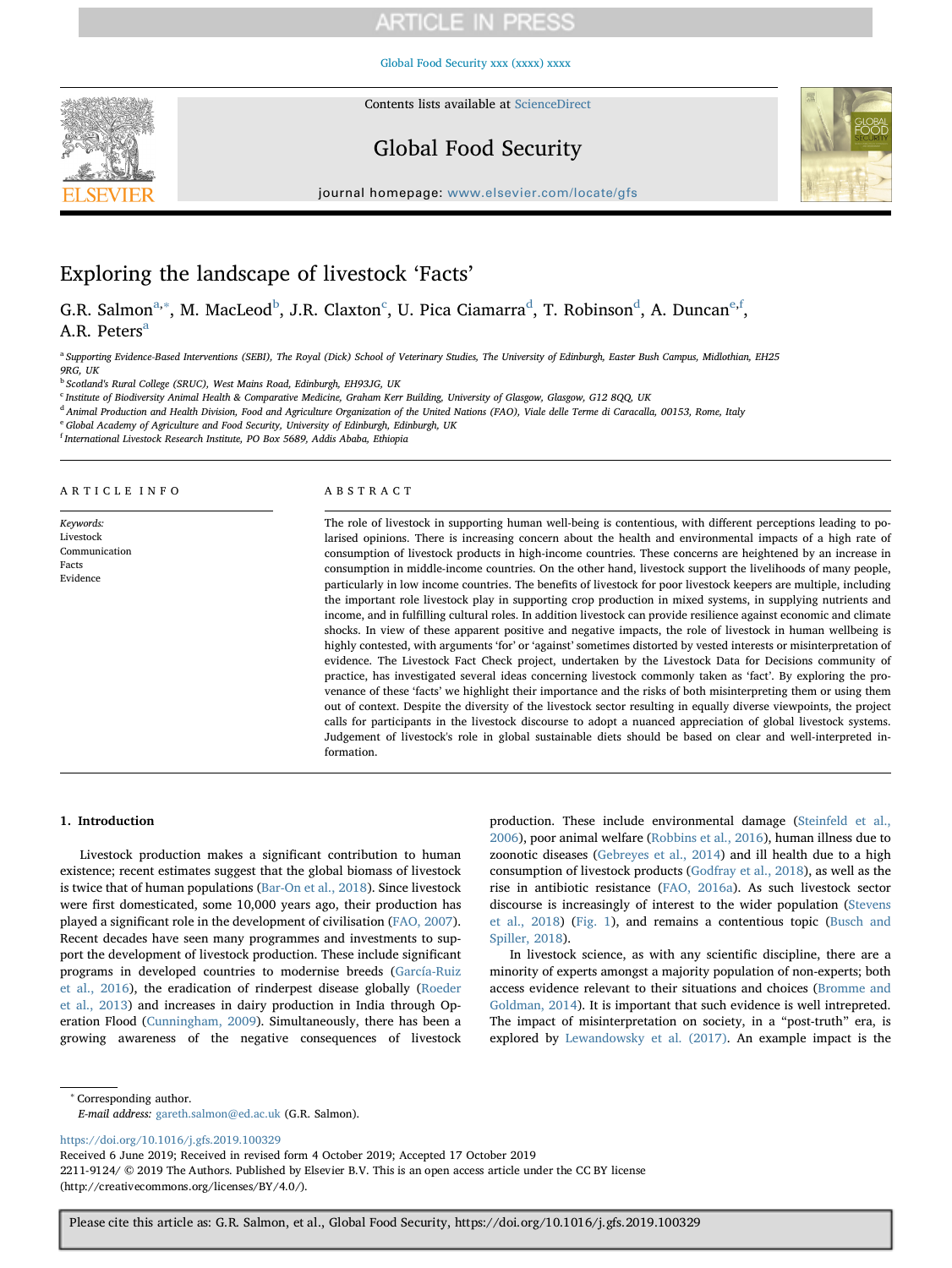<span id="page-1-0"></span>

Fig. 1. Global trend in the use of Google search term 'Livestock'. The y-axis numbers 0–100 represent search interest relative to the highest point on the 2014–2019 chart. A value of 100 is the peak popularity for the term (which occurred in March 2019). A value of 50 means that the term is half as popular. Data from Google trends ([Google, 2019](#page-5-22)).

decline in childhood measles, mumps and rubella (MMR) vaccination following communication of a single flawed study in 1998, and the more recent rise in a broader anti-vaccination movement ([Hussain](#page-5-7) [et al., 2018](#page-5-7)). Genetically modified organism (GMO) food sources are an example within agriculture. Despite scientific consensus suggesting that there is no greater risk to the environment or consumer health in consuming GMO food than conventional food, GMO food is not globally accepted or utilised [\(Yang and Chen, 2016](#page-6-2); [Scott et al., 2018\)](#page-6-3). While some may oppose GMO with concerns that large companies may gain power and influence over producers [\(Dibden et al., 2013\)](#page-4-5); the debate is often impervious to science and instead guided by emotional and moralising rhetoric [\(Hielscher et al., 2016;](#page-5-8) [Scott et al., 2018\)](#page-6-3).

Perceptions and opinions of the global livestock sector are not only diverse but are also becoming increasingly polarised ([Busch and Spiller,](#page-4-3) [2018\)](#page-4-3). For instance, based on evidence concerning negative aspects of livestock, the proportion of the population in high-income countries following vegan diets is rapidly increasing ([Gill et al., 2018\)](#page-5-9). With the same evidence, some commentators call for a livestock-free world ([Monbiot, 2017\)](#page-5-10). Such a stance ignores the role livestock production plays in supporting the livelihoods of large populations in low- and middle-income countries (LMICs) [\(Herrero et al., 2013a\)](#page-5-11). By improving communication and interpretation of livestock evidence, including both negative and positive impacts of the livestock sector, today's polarised views might be replaced by a more constructive dialogue concerning livestock's role in humanity's future.

Livestock Data for Decisions (LD4D) is a community of practice, with members from academia, NGOs, donor agencies and industry. LD4D's aim is to 'drive informed livestock decision-making through better use of existing data and analyses' [\(LD4D, 2019](#page-5-12)). This multi-disciplinary community, seeing that livestock sector 'facts' are regularly communicated without a full understanding of their provenance and validity, initiated a Livestock Fact Check project to identify and investigate popular 'facts' relating to important aspects of livestock systems. This project encouraged dialogue to help ensure livestock production discussions and decisions are well informed, facts appropriately interpreted, and gaps in knowledge and assumptions recognised. This paper summarises the findings of the project's investigations.

### 2. Investigating popular livestock 'facts'

The livestock 'facts' investigated by LD4D refer both to quantitative evidence, such as a specific percentage or quantity, and to qualitative evidence, such as a broad perception or understanding. The 'facts' to be investigated were identified by a multidisciplinary working group representing the broader multi-discplinary LD4D community of practice.

To help promote constructive community dialogue, efforts were made to select 'facts' that represented key aspects of livestock production (e.g. economy, environment, livelihoods and health). While the methodologies used to investigate each 'fact' were variable, efforts were made in every case to identify the origins of the 'facts' through interrogations of the relevant literature. The 'facts' investigated are summarised in the following sections.

#### 2.1. Livestock supporting the livelihoods of poor people

Publications on livestock development have regularly quoted 'one billion' as being the global number of poor people supported by livestock, typically to demonstrate the importance of livestock to humanity. In some instances this number is not given a reference (e.g. [FAO, 2009](#page-4-6)); more commonly, a secondary source is cited (e.g. [Thorne and Conroy,](#page-6-4) [2017\)](#page-6-4). Tracing back through publications referencing 'one billion' suggests that the original source is a study published in 1999 by Livestock in Development (LID). The UK Department for International Development (DFID) funded that study to examine 'the case for investment in the livestock sector as a basis for reducing rural poverty' [\(LID, 1999](#page-5-13)). LID calculated that the global number of poor livestock-keepers was 987 million (rounded up to one billion). For this calculation, LID used a global livestock-keeper agro-ecological distribution reported by [Seré](#page-6-5) [and Steinfeld \(1996\)](#page-6-5) and poverty statistics from the [United Nations](#page-6-6) [Development Programme \(1997\)](#page-6-6). In turn, the livestock-keeper distribution was based on 1991–1993 data from AGROSTAT (now FAO-STAT) and the poverty statistics used a composite poverty measure cited as "correspondence on the Gini coefficient" from the World Resources Institute in 1996 (no further information was available relating to this correspondence). Consequently, the regularly quoted 'one billion' statistic is based on a calculation using previous publications and statistics, all more than 20 years old. Between 1999 and 2017, the global human population has grown from 6.1 to 7.6 billion ([FAOSTAT,](#page-5-14) [2019\)](#page-5-14); growth is concentrated in LMICs and unlikely to slow in the foreseeable future ([Gerland et al., 2014\)](#page-5-15). Globally, there is net rural to urban migration, with a higher proportion of the population living in urban centres than in rural locations since 2007 [\(FAO, 2018d](#page-5-16); [FAOSTAT, 2019\)](#page-5-14). Recent economic modelling suggests that for those remaining rural populations, particularly farmers, poverty is limiting, with economic growth suggested to be low or even negative ([Castañeda](#page-4-7) [et al., 2018](#page-4-7); [Laborde Debucquet and Martin, 2018](#page-5-17)). Additionally, the global definition of 'poor' has changed; the World Bank's one-dollar-aday indicator, tracking 'the share of individuals that have to live on less than an absolute minimum', was adjusted three times between 1999 and 2015 [\(Klasen et al., 2016](#page-5-18)). Today, the number of people living in 'extreme poverty', below the USD-1.9-a-day poverty line, is estimated to be 731 million ([The World Bank, 2019\)](#page-6-7), which invalidates the 'one billion' poor livestock keepers statistic. There are more recent calculations to suggest livestock's significance in supporting the global poor ([Herrero et al., 2009;](#page-5-19) [Robinson et al., 2011\)](#page-5-20); however, variation in methods and applied data mean trends cannot be easily assessed. Accuracy may not be of high importance in certain applications of this 'fact'. For instance, the order of magnitude could be enough to communicate that a 'large number' of poor people depend on livestock, and therefore livestock should not be ignored in future food security efforts ([FAO, 2018c;](#page-5-21) [World Economic Forum, 2019\)](#page-6-8). Whereas to inform specific investment and development actions (and monitor subsequent impact) it would be useful to understand trends (requiring increased accuracy and a consistent methodology) in the importance of livestock at both local and global scales. Interestingly, more recent publications demonstrate the need to give livestock development consideration by drawing attention to the importance of livestock to stakeholders across associated value chains, not just poor livestock keepers ([World](#page-6-8) [Economic Forum, 2019\)](#page-6-8).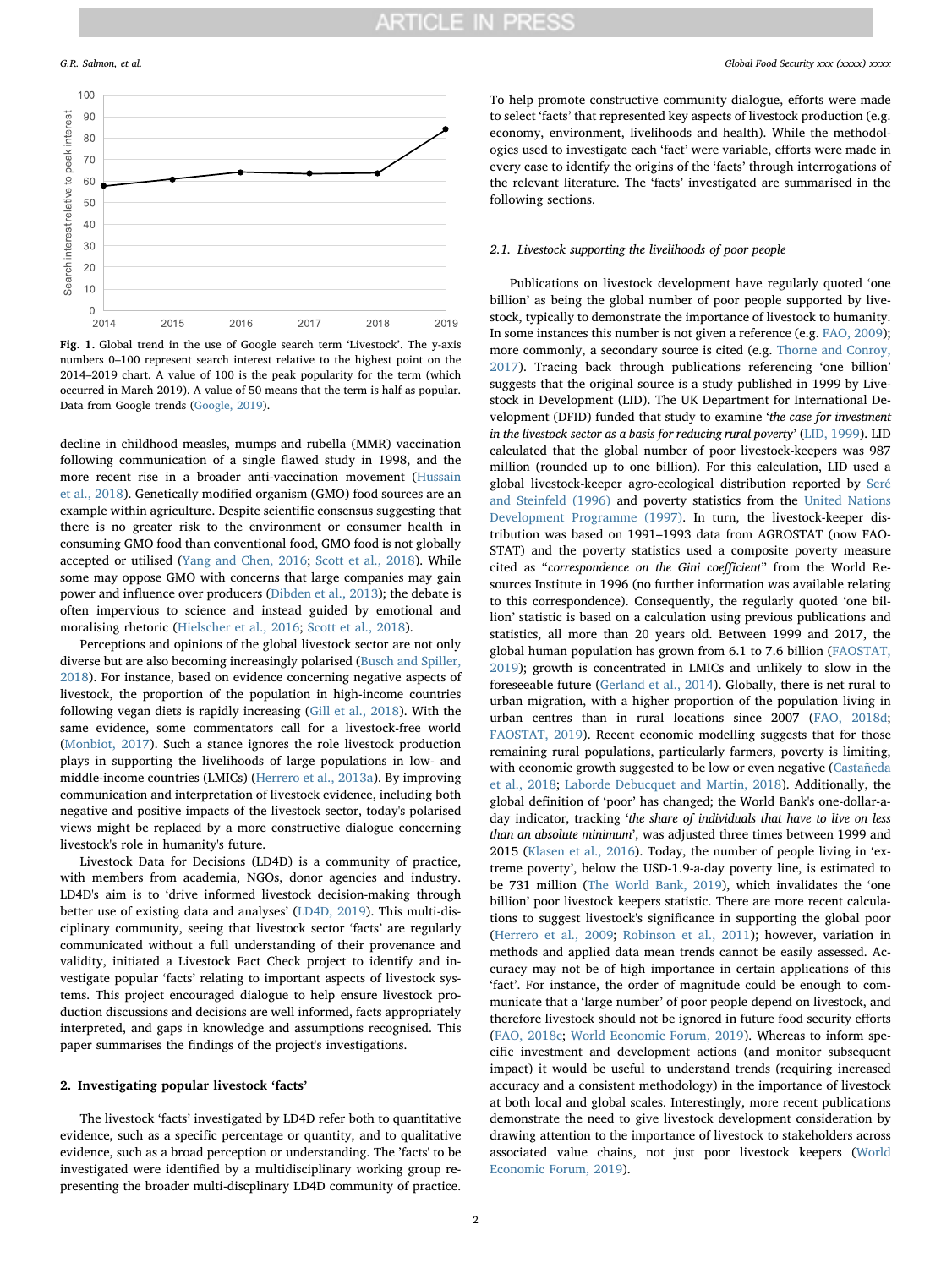#### 2.2. Livestock multifunctionality

Global livestock production discussions tend to focus on issues of importance to high-income countries and on just a few dimensions of livestock systems, notably their environmental impacts and the harm to human health that can be caused by high consumption of animal-source foods and zoonotic diseases. Whilst the myriad of functions of livestock in LMICs are commonly referenced in livestock development communications [\(FAO, 2012;](#page-4-8) [Herrero et al., 2013a](#page-5-11)), they tend to be overlooked or downplayed in global level discourse (for example consider [Godfray et al. \(2018\)](#page-5-4) or [Willett et al. \(2019\)\)](#page-6-9). However, the roles of livestock in supporting crop production with draught power and manure; providing a valuable use for crop residues and other by-products; providing high-quality nutrition, a regular income, insurance and savings; as well as cultural and social roles, should not be ignored ([Moll](#page-5-23) [et al., 2007](#page-5-23); [FAO, 2012](#page-4-8)). The evidence for these functions is extensive and comes from various methodologies, including ethnographic observations, participatory rural appraisals, interviews, focus groups and surveys, as well as literature reviews and modelling exercises [\(Freeman](#page-5-24) [et al., 2008;](#page-5-24) [Ejlertsen et al., 2013;](#page-4-9) [Herrero et al., 2013a;](#page-5-11) [Marshall, 2014](#page-5-25); [Quinlan et al., 2016](#page-5-26)).

Recognising the different ways to value livestock adds significant complexity to already complex and impassioned discussions and decisions. For instance, data from household surveys can be used to measure monetary income from livestock, but it is questionable as to whether this metric is a fair evaluation of livestock's contributions to household wellbeing (for instance consider all the benefits identified in [Fig. 2\)](#page-2-0). Estimations of the extent of poverty amongst livestock keepers could potentially be reduced if the value of their livestock income is increased to take into account the many non-tradeable outputs and services farm animals provide. Another example is the allocation of greenhouse gas emissions to different livestock products, with the objective of comparing their environmental impacts. Traditionally, these estimates are based on a standard unit such as kg of emissions per kg of protein ([Gerber et al., 2013](#page-5-27)). However, as livestock in LMICs have value beyond the production of protein, it has been suggested that estimates of emission intensities should take account of these additional values ([Weiler et al., 2014](#page-6-10)). Recognising multiple functions also complicates efforts to enhance the sustainability of livestock systems, with trade-offs between functions likely to exist [\(Salmon et al., 2018\)](#page-6-11). For instance, if the objective in LMICs were to increase food production, there would likely be efforts to shift from 'low-input, low-output' to 'high-input, high-output' production systems, which will in turn impact the other functions livestock provide society. As a result, evidence suggests that such a shift does not necessarily lead to increased income or improved nutrition for livestock-keepers and can reduce resilience [\(Salmon et al.,](#page-6-11)

<span id="page-2-0"></span>

Fig. 2. The Livestock Fact Check project created several infographics to improve the communication of key messages. The above example demonstrates the importance of considering all the various benefits of livestock to appreciate a true value. Significantly, this infographic does not include all the costs (internal and external) for a true net value.

[2018\)](#page-6-11). Conversely, 'high-input, high-output' production systems could be more efficient at providing affordably priced animal-source food to non-livestock keepers, thereby improving food security and nutrition at a national scale [\(FAO, 2009](#page-4-6)). A good understanding of livestock multifunctionality is mandatory to ensure future transitions are positive at multiple dimensions.

#### 2.3. Livestock's contribution to the economy

To demonstrate the importance of livestock, it is regularly reported that globally livestock production accounts for 40% of total agricultural gross domestic product (GDP) [\(The World Bank, 2009;](#page-6-12) [FAO, 2018a](#page-5-28)). This 40% contribution statistic has become current and is often expressed without question or reference to an original calculation. Investigation suggests that the 40% figure originates from calculations made for the publication 'Livestock's Long Shadow', with the objective of demonstrating the political, social and economic importance of livestock ([Steinfeld et al., 2006\)](#page-6-0). The calculation was based on FAOSTAT data on the value of agricultural production from 2005, though it is unclear whether the figure referred to gross or net values. A recalculation, using the FAOSTAT gross value of production data from 2005 to 2014, suggests there has not been any significant change in the 40% contribution of global livestock production to total agriculture ([Fig. 3\)](#page-2-1). Yet it is evident that a global figure obscures significant regional variation. Notably, on average livestock production in LMICs appears to contribute less than 40% to total agricultural production value and has remained relatively stable between 2005 and 2014. Again, there is variation behind a LMIC average, suggesting that for some LMICs (for instance Somalia) livestock are of particular importance to economy (contributing over 80% of total agricultural production value) and for others (for instance Côte d'Ivoire) the economy relies heavily on crop production [\(Addison et al., 2016\)](#page-4-10), with livestock contributing less than 10% of total agricultural production value (based on 2014 FAOSTAT data). FAOSTAT data also suggests that as a country's wealth increases the share of livestock GDP of total agriculture GDP grows, but agriculture's contribution to total national GDP decreases. Evidently, there is a risk in using broad scale averages for livestock communications, and that citing the 40% figure to demonstrate increased need to invest in livestock for development can be misleading. It can also be questioned if the value of production is a fair measure of the value of livestock for society in LMICs, as livestock have values beyond production (as mentioned in the previous section) that

<span id="page-2-1"></span>

Fig. 3. The contribution of livestock gross production value to total agricultural gross production value (used to suggest livestock contribution to total agricultural GDP). Countries grouped as per World Bank defined income groups for 2010, data source FAOSTAT [\(FAO, 2012;](#page-4-8) [FAOSTAT, 2019](#page-5-14)).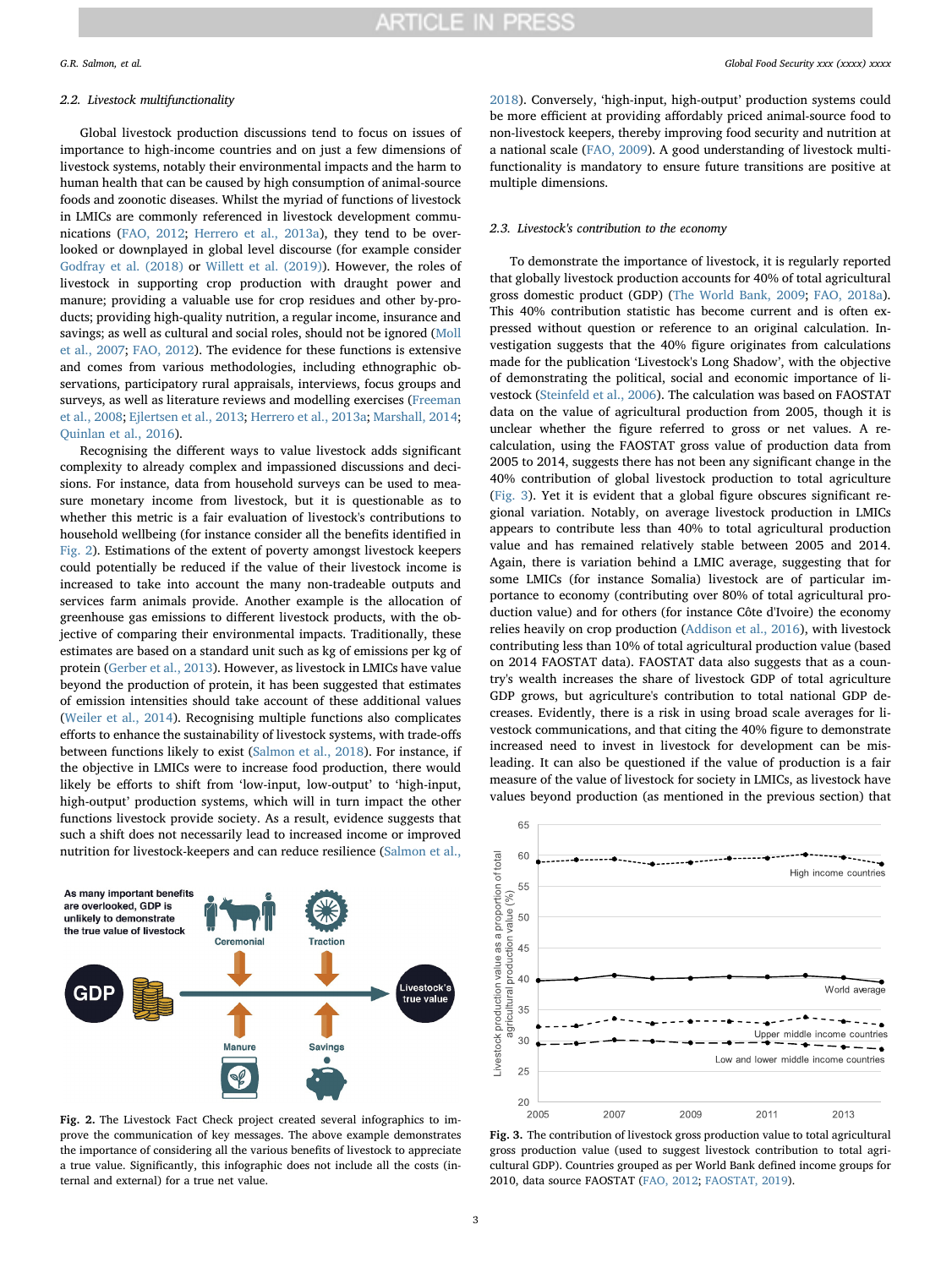are unlikely to be captured in national accounting [\(FAO, 2012;](#page-4-8) [Morgan](#page-5-29) [and Pica-Ciamarra, 2012\)](#page-5-29). For instance, where efforts have been made to include the value of draught power and the provision of manure, the total contribution of livestock to GDP more than doubled in Ethiopia, where cattle draught power is significant [\(Behnke, 2010](#page-4-11); [IGAD, 2013](#page-5-30)). Other values, such as the ceremonial and status value of livestock, are even harder to quantify, but their significance in LMICs should not be ignored ([Herrero et al., 2013a\)](#page-5-11). In addition, the possible negative externalities generated by livestock production, such as environmental degradation, risks to human health through zoonotic diseases, and livestock-driven antimicrobial resistance, are not captured in the value of production or more broadly in GDP calculations ([Van Den Bergh,](#page-6-13) [2009\)](#page-6-13).

#### 2.4. Livestock and disease

Zoonotic diseases are those transmitted between humans and animals. The control of livestock disease to benefit humans is encouraged using 'facts' such as '60% of human pathogens are zoonotic, and 75% of emerged human epidemics are of animal origin' ([Karesh et al., 2012](#page-5-31); [Gebreyes et al., 2014;](#page-5-3) [Cunningham et al., 2017\)](#page-4-12). These figures originated in 2001, when Taylor et al. reviewed 39 publications (dated from 1975 to 2000) relating to human pathogens. Eight hundred and sixtyeight ( $\approx$  60%) of the 1415 identified species of infectious agents causing human disease were zoonotic, including 132 (75%) of 175 pathogens associated with human emerging infectious diseases (EID) ([Taylor et al., 2001](#page-6-14)). An update of the 2001 database in 2005 reported similar figures ([Woolhouse and Gowtage-Sequeria, 2005](#page-6-15)). A further review in 2008, highlighted the additional importance of wildlife populations; 747 references (dated from 1940 to 2004) concerning 335 distinct EID events suggested that 60% were zoonotic, but of these 72% had an original wildlife origin [\(Jones et al., 2008\)](#page-5-32). Livestock play a significant role in transmitting diseases from wildlife to human populations; which also gives livestock a role as sentinels for early detection of costly zoonotic pandemics amongst human populations ([Ma et al.,](#page-5-33) [2009;](#page-5-33) [The World Bank, 2012](#page-6-16)). The impacts of zoonoses are broad and significant [\(The World Bank, 2012;](#page-6-16) [FAO, 2018b](#page-5-34)), therefore a good understanding of their origin and transmission is vital to inform decision makers and allow effective allocation of resources. The 'One Health' paradigm is growing in recognition of this (promoting collaboration between human and veterinary healthcare and their interaction with environmental issues) ([Cunningham et al., 2017](#page-4-12)).

In addition to directly harming human health, livestock disease also reduces livestock production itself (for instance, through animal deaths and illness, reduced growth rates, and decreases in milk or egg yields). Those advocating investment to improve animal health commonly state that 'one quarter of the animals owned by poor livestock keepers die from preventable and treatable diseases' ([New Scientist, 2008](#page-5-35); [BMGF, 2012](#page-4-13)). This 'fact' is regularly stated as common knowledge, with no accompanying citation. It is likely to be a derived 'average' from various mortality risks presented in a systematic review (of over 400 studies) for ruminant production systems in sub-Saharan Africa [\(Otte and](#page-5-36) [Chilonda, 2002](#page-5-36)). Firstly, [Otte and Chilonda \(2002\)](#page-5-36) did not claim that preventing the mortality they presented was an attainable target. Secondly, reporting a high level average figure masks important variations, which could assist in understanding the causes of and opportunities to prevent livestock mortality. Quantifying the primary impact of livestock diseases is notoriously challenging [\(Rushton et al., 2018\)](#page-5-37). Initially there is a reliance on effective farm level recognition and reporting ([Perry and Grace, 2009\)](#page-5-38). Then, despite the mechanism by which identified diseases limit production being fairly well understood ([FAO,](#page-5-39) [2010;](#page-5-39) [OIE, 2018b](#page-5-40); [a](#page-5-41)), extent of burden is much harder to quantify and likely to vary [\(Perry and Grace, 2009](#page-5-38)). In some situations, case studies for particular diseases in specific production systems are extrapolated to estimate burdens for broader scenarios [\(Shaw et al., 2014;](#page-6-17) [Knight-Jones](#page-5-42) [et al., 2017](#page-5-42)). As a result, there is uncertainty around both the global impact of the livestock disease burden and the associated nuances. Both an increasing ability to detect and report disease ([Rushton, 2017\)](#page-5-43) and the recent launch of a Global Burden of Animal Disease (GBAD) programme to improve our understanding of the economic impact of animal disease ([Rushton et al., 2018](#page-5-37)) are encouraging developments. Without being able to quantify primary impacts, the cost-effectiveness of interventions cannot be understood, limiting decision makers.

### 2.5. Livestock and environmental impact

The various negative environmental impacts of livestock production are well recognised; with global scale 'facts' relating to water consumption and pollution, land use changes, biodiversity losses and greenhouse gas emissions. These 'facts' are often used as headlines, with a mandate to reduce the consumption of livestock sourced foods in high income countries (e.g. [Vidal,](#page-6-18) 2004; [Mcwilliams, 2014](#page-5-44); [Cameron and](#page-4-14) [Cameron, 2017](#page-4-14); [France-Presse, 2017](#page-5-45); [UN Environment, 2018](#page-6-19)). For instance it is often quoted that livestock supply chains are responsible for 14.5% of total human-induced greenhouse gas emissions; a global figure from life cycle assessment modelling ([Gerber et al., 2013\)](#page-5-27). Such global figures can be somewhat misleading when cited out of context, i.e. without the supporting analysis that explains the often considerable variation in environmental impact. The communication of such variation is an important part of enabling people to grasp opportunities to reduce environmental impact, particularly in scenarios where livestock production is necessary (i.e. where increased consumption of animalsourced foods can benefit populations ([Grace et al., 2018\)](#page-5-46), or where livestock offer a unique source of livelihood [\(Turner et al., 2014](#page-6-20))). In such scenarios, it is suggested that improving productivity offers mitigation opportunities; a message that relies on understanding variation in production systems [\(Gerber et al., 2011;](#page-5-47) [Salmon et al., 2017](#page-6-21)). Equally, reporting such opportunities without supporting analysis can mislead through a lost understanding of what could be technically feasible and what is realistic when trade-offs in constrained scenarios are considered [\(Gerber et al., 2013](#page-5-27); [Herrero et al., 2016](#page-5-48)).

### 3. Discussion of cross-cutting issues

It is evident that many livestock 'facts' inherently relate to complex systems; which, to enable comprehension rely on systems modelling. There are important considerations to make when simplifying reality in this way. As discussed in previous sections, the quality, availability and resolution of livestock data will determine how closely modelled results illustrate reality. In addition modelled results are dependent on the scope and assumptions included, as well as the metrics selected to report results. The same production system could be investigated with different models reporting different metrics, producing results that are varied in their illustration of reality [\(Jones et al., 2016](#page-5-49); [Lynch, 2019](#page-5-50)). For instance estimates of the livestock sector's contribution to global GHG emissions have varied from 8 to 51% when modelling approaches varied [\(Herrero et al., 2011](#page-5-51)). If 'facts' produced by different models are to be compared, the methodologies, scope and assumptions must be well understood. Despite global assessment models' loss of resolution, they do encourage consistency and allow informed comparisons of production system scenarios ([Herrero et al., 2013b](#page-5-52); [Macleod et al.,](#page-5-53) [2017\)](#page-5-53).

Science deals with uncertainty and variability and therefore cannot provide unqualified solutions to problems (Von [Winterfeldt, 2013](#page-6-22); [Sinatra and Hofer, 2016](#page-6-23)). Global livestock production systems are characterised by uncertainty and variability, so the challenge to communicate livestock information appropriately is significant. The presentation of 'facts' by journalists wanting to summarise complex issues ([Patterson, 2013\)](#page-5-54), by politicians needing a rationale for a decision or position [\(Dietz, 2013](#page-4-15)), and by individuals arguing a particular point of view can mislead by suggesting more certainty than the data supports. In some of circumstances, the precision of 'facts' to a global order of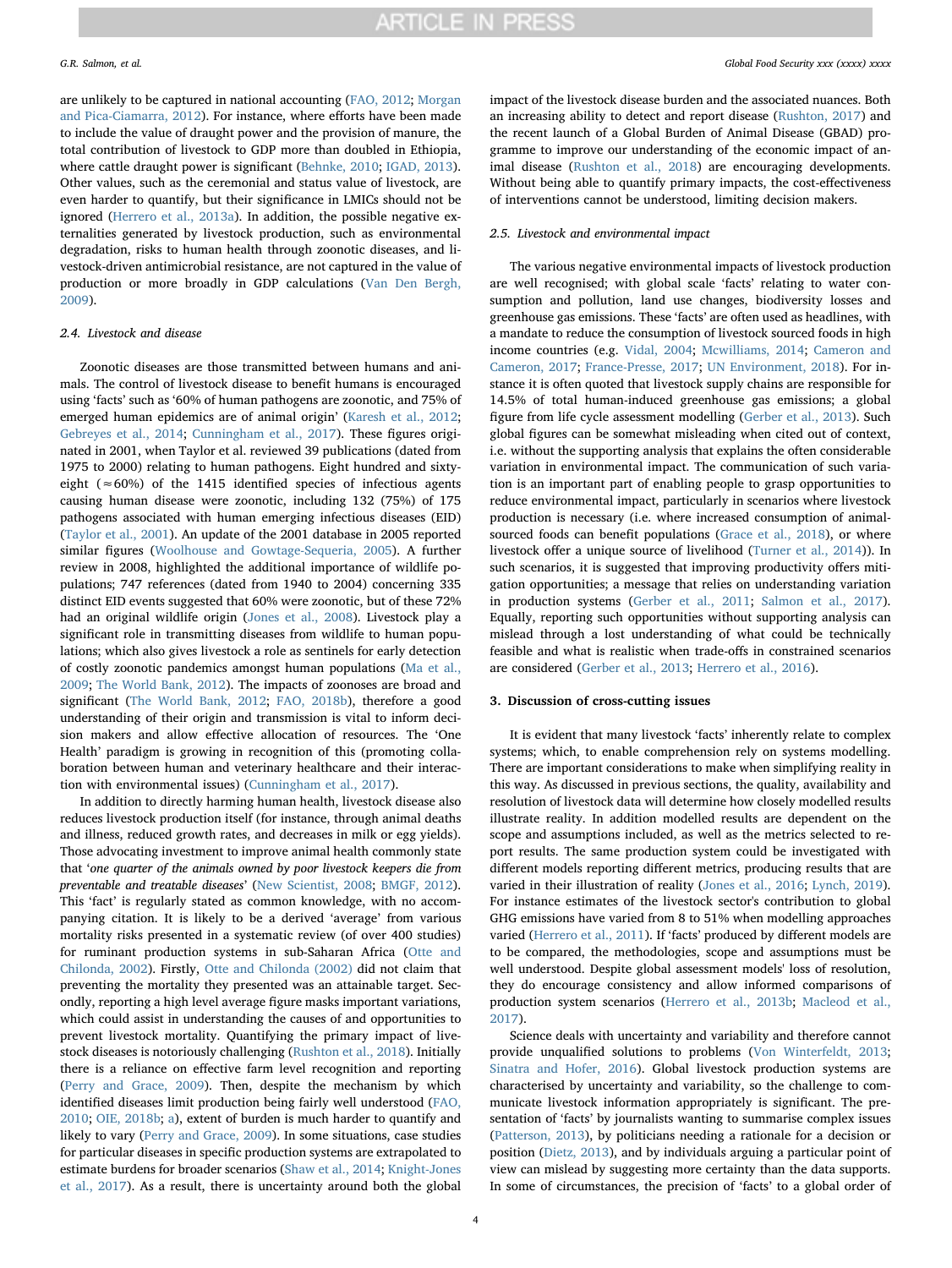magnitude may be appropriate. For instance knowing that the number of poor livestock-keepers is in the high hundreds of millions tells you livestock are important to poverty reduction and food security. Equally, in other circumstances or applications variability may be more informative. Knowing where the majority of poor livestock-keepers are located, or if there are trends in these populations could be more useful for strategic decisions by governments or development funders. Overlooking uncertainty and variability can be unhelpful. For instance, it is important that recipients of 'facts' about livestock's contribution to climate change are aware that these 'facts' largely come from modelling exercises with considerable recognised uncertainty. Likewise, the variability in emissions from different production systems is vital to acknowledge opportunities for more sustainable livestock production in the future. By recognising both uncertainty and variability, the users of livestock 'facts' can assess their fitness-for-purpose.

To enable an assessment of a 'facts' fitness-for-purpose (including the method of calculation or evidence and original purpose) one must understand its provenance; this relies on effective and appropriate referencing within communications. However, this Livestock Fact Check project highlighted that many livestock 'facts' are communicated without following this principle. Understandably, there are trade-offs between timely consumable scientific communication and traditional scientific principles. Nonetheless care should be taken to avoid assuming the accuracy of received information or interpretations before passing them on. For instance, a single interpretation (with potential flaws and caveats) can be magnified by repeated reference to secondary sources (making it appear that the interpretation was reached by multiple parties) rather than investigating the original single source ([Rekdal, 2016\)](#page-5-55).

Livestock data in general is challenging; data collection and reporting is often ad-hoc and inconsistent, with livestock often grouped in a broad category of agriculture ([Pica-Ciamarra et al., 2014](#page-5-56)). Consequently, there are large knowledge gaps in the livestock science community. For instance, there is limited quantification of the production burdens of livestock disease, at both global and local scales. Without a good understanding of the primary impacts of livestock disease, we cannot understand or predict further secondary impacts such as lost income, reduced human nutrition, trade restrictions, or potential for environmental impact reduction [\(Perry and Grace, 2009;](#page-5-38) [Shaw et al.,](#page-6-17) [2014;](#page-6-17) [FAO, 2016b](#page-5-57); [Skuce et al., 2016;](#page-6-24) [Macleod et al., 2018;](#page-5-58) [Mayberry](#page-5-59) [et al., 2018](#page-5-59)).

To some extent, the 'facts' accepted by the broader population of non-experts will not be based on their quality or the quality of their communication. It is recognised that individuals are more likely to accept facts if they align with the values they hold or reinforce predispositions ([Kahan et al., 2011;](#page-5-60) [Kraft et al., 2015](#page-5-61); [Suhay and](#page-6-25) [Druckman, 2015](#page-6-25); [Yeo et al., 2015;](#page-6-26) [Bauer et al., 2016](#page-4-16)). For instance, a climate change skeptic is more likely to reject ideas about reducing meat consumption for global benefits ([de Boer et al., 2013\)](#page-4-17). Accordingly, it is not the intention of the current project to follow the classic 'fact check' approach and brand certain 'facts' as misinformation. Instead, by investigating the provenance of information now taken as 'fact', and highlighting both positive and negative aspects of livestock production, we encourage perceptions, discussions and decisions concerning livestock to be based on a broad landscape of fit-for-purpose 'facts'.

#### 4. Conclusion

This LD4D project investigated several popular conceptions of livestock production, regularly taken as 'fact', with the objective of ensuring discussions, decisions and rationales are well founded on appropriate research-based information. Several key messages became apparent during the project. Firstly and not uniquely for livestock science, to maintain clarity and context, communicators (in particular scientists) should make every effort to understand primary sources for information they wish to use (and cite them appropriately). It can then be clear how old, how accurate or how comprehensive the evidence is on which 'facts' and subsequent perceptions are based. The livestock community then needs to decide which 'facts' warrant recalculation or further investigation, presumably focusing on those that cause the most polarisation. To avoid misleading or inappropriate interpretations and use of 'facts', scientists need to remain clear and transparent about both uncertainties and variability in livestock production at both local and global scales. The application of scientific information outside the science community is to some extent uncontrollable; nevertheless, the livestock community must remain broadly objective and balanced in presenting information about global livestock production and both its future role in sustainable diets and impacts on broader sustainable development goals.

#### Declaration of competing interest

Authors declare no conflict of interest.

#### Acknowledgements

The authors thank collaborators from the Livestock Data for Decisions (LD4D) community of practice for their useful comments towards this paper and support in the wider project; in particular Steve Staal, Shirley Tarawali, Susan MacMillan, Mario Herrero, Vanessa Meadu, Louise Donnison and Karen Smyth. The authors also gratefully acknowledge funding to enable this project from the Bill & Melinda Gates Foundation, through the Supporting Evidence Based Interventions (SEBI) grant.

#### References

- <span id="page-4-10"></span>[Addison, T., Ghoshray, A., Stamatogiannis, M.P., 2016. Agricultural commodity price](http://refhub.elsevier.com/S2211-9124(19)30064-1/sref1) shocks and their eff[ect on growth in sub-saharan Africa. J. Agric. Econ. 67 \(1\), 47](http://refhub.elsevier.com/S2211-9124(19)30064-1/sref1)–61.
- <span id="page-4-0"></span>[Bar-On, Y.M., Phillips, R., Milo, R., 2018. The biomass distribution on Earth. P. Nat. Acad.](http://refhub.elsevier.com/S2211-9124(19)30064-1/sref2) [Sci. USA 115 \(25\), 6506](http://refhub.elsevier.com/S2211-9124(19)30064-1/sref2)–6511.
- <span id="page-4-16"></span>[Bauer, M.W., Allum, N., Miller, S., 2016. What can we learn from 25 years of PUS survey](http://refhub.elsevier.com/S2211-9124(19)30064-1/sref3) [research? Liberating and expanding the agenda. Public Underst. Sci. 16 \(1\), 79](http://refhub.elsevier.com/S2211-9124(19)30064-1/sref3)–95. [Behnke, R., 2010. The Contribution of Livestock to the Economies of IGAD Member](http://refhub.elsevier.com/S2211-9124(19)30064-1/sref4)
- <span id="page-4-11"></span>[States. IGAD Livestock Policy Initiative.](http://refhub.elsevier.com/S2211-9124(19)30064-1/sref4)
- <span id="page-4-13"></span>[BMGF, 2012. Agricultural Development: Livestock Overview and Approach. Global](http://refhub.elsevier.com/S2211-9124(19)30064-1/sref5) [Development Program. Bill and Melinda Gates Foundation](http://refhub.elsevier.com/S2211-9124(19)30064-1/sref5).
- <span id="page-4-4"></span>[Bromme, R., Goldman, S.R., 2014. The public's bounded understanding of science. Educ.](http://refhub.elsevier.com/S2211-9124(19)30064-1/sref6) [Psychol. 49 \(2\), 59](http://refhub.elsevier.com/S2211-9124(19)30064-1/sref6)–69.
- <span id="page-4-3"></span>[Busch, G., Spiller, A., 2018. Consumer acceptance of livestock farming around the globe.](http://refhub.elsevier.com/S2211-9124(19)30064-1/sref7) [Anim. Front. 8 \(1\), 1](http://refhub.elsevier.com/S2211-9124(19)30064-1/sref7)–3.
- <span id="page-4-14"></span>Cameron, J., Cameron, S.A., 2017. Animal Agriculture Is Choking the Earth and Making Us Sick. We Must Act Now. The Guardian [Online] Available at: [https://www.](https://www.theguardian.com/commentisfree/2017/dec/04/animal-agriculture-choking-earth-making-sick-climate-food-environmental-impact-james-cameron-suzy-amis-cameron) [theguardian.com/commentisfree/2017/dec/04/animal-agriculture-choking-earth](https://www.theguardian.com/commentisfree/2017/dec/04/animal-agriculture-choking-earth-making-sick-climate-food-environmental-impact-james-cameron-suzy-amis-cameron)[making-sick-climate-food-environmental-impact-james-cameron-suzy-amis-cameron,](https://www.theguardian.com/commentisfree/2017/dec/04/animal-agriculture-choking-earth-making-sick-climate-food-environmental-impact-james-cameron-suzy-amis-cameron) Accessed date: 30 May 2019.
- <span id="page-4-7"></span>[Castañeda, A., Doan, D., Newhouse, D., Nguyen, M.C., Uematsu, H., Azevedo, J.P., 2018.](http://refhub.elsevier.com/S2211-9124(19)30064-1/sref9) A new profi[le of the global poor. World Dev. 101, 250](http://refhub.elsevier.com/S2211-9124(19)30064-1/sref9)–267.
- <span id="page-4-8"></span>[FAO, 2012. Livestock sector development for poverty reduction: an economic and policy](http://refhub.elsevier.com/S2211-9124(19)30064-1/sref10) [perspective. Livestock's many virtues. In: Otte, J., Costales, A., Dijkman, J., Pica-](http://refhub.elsevier.com/S2211-9124(19)30064-1/sref10)[Ciamarra, U., Robinson, T., Ahuja, V., Ly, C., Roland-Holst, D. \(Eds.\), Food and](http://refhub.elsevier.com/S2211-9124(19)30064-1/sref10) [Agriculture Organization of the United Nations. Food and Agriculture Organization of](http://refhub.elsevier.com/S2211-9124(19)30064-1/sref10) [the United Nations, Rome, Italy, pp. 161.](http://refhub.elsevier.com/S2211-9124(19)30064-1/sref10)
- <span id="page-4-2"></span>[Cunningham, K., 2009. Connecting the milk grid: smallholder dairy in India. In:](http://refhub.elsevier.com/S2211-9124(19)30064-1/sref11) [Spielman, D.J., Pandya-Lorch, R. \(Eds.\), Millions Fed: Proven Successes in](http://refhub.elsevier.com/S2211-9124(19)30064-1/sref11) [Agricultural Development. International Food Policy Research Institute \(IFPRI\),](http://refhub.elsevier.com/S2211-9124(19)30064-1/sref11) [Washington, D.C, pp. 117](http://refhub.elsevier.com/S2211-9124(19)30064-1/sref11)–124.
- <span id="page-4-12"></span>[Cunningham, A.A., Daszak, P., Wood, J.L.N., 2017. One Health, emerging infectious](http://refhub.elsevier.com/S2211-9124(19)30064-1/sref12) [diseases and wildlife: two decades of progress? Philos. T. R. Soc. B 372 \(1725\)](http://refhub.elsevier.com/S2211-9124(19)30064-1/sref12).
- <span id="page-4-17"></span>[de Boer, J., Schösler, H., Boersema, J.J., 2013. Climate change and meat eating: an in](http://refhub.elsevier.com/S2211-9124(19)30064-1/optwgxr3RTksi)[convenient couple? J. Environ. Psychol. 33, 1](http://refhub.elsevier.com/S2211-9124(19)30064-1/optwgxr3RTksi)–8.
- <span id="page-4-5"></span>[Dibden, J., Gibbs, D., Cocklin, C., 2013. Framing GM crops as a food security solution. J.](http://refhub.elsevier.com/S2211-9124(19)30064-1/sref13) [Rural Stud. 29, 59](http://refhub.elsevier.com/S2211-9124(19)30064-1/sref13)–70.
- <span id="page-4-15"></span>[Dietz, T., 2013. Bringing values and deliberation to science communication. P. Natl. Acad.](http://refhub.elsevier.com/S2211-9124(19)30064-1/sref14) [Sci. USA 110, 14081](http://refhub.elsevier.com/S2211-9124(19)30064-1/sref14)–14087.
- <span id="page-4-9"></span>[Ejlertsen, M., Poole, J., Marshall, K., 2013. Traditional breeding objectives and practices](http://refhub.elsevier.com/S2211-9124(19)30064-1/sref15) [of goat, sheep and cattle smallholders in the Gambia and implications in relation to](http://refhub.elsevier.com/S2211-9124(19)30064-1/sref15) [the design of breeding interventions. Trop. Anim. Health Prod. 45, 219](http://refhub.elsevier.com/S2211-9124(19)30064-1/sref15)–229.
- <span id="page-4-1"></span>[FAO, 2007. The State of the World's Animal Genetic Resources for Food and Agriculture.](http://refhub.elsevier.com/S2211-9124(19)30064-1/sref16) [Food and Agriculture Organization of the United Nations.](http://refhub.elsevier.com/S2211-9124(19)30064-1/sref16)
- <span id="page-4-6"></span>[FAO, 2009. The State of Food and Agriculture Livestock in the Balance. Food and](http://refhub.elsevier.com/S2211-9124(19)30064-1/sref17)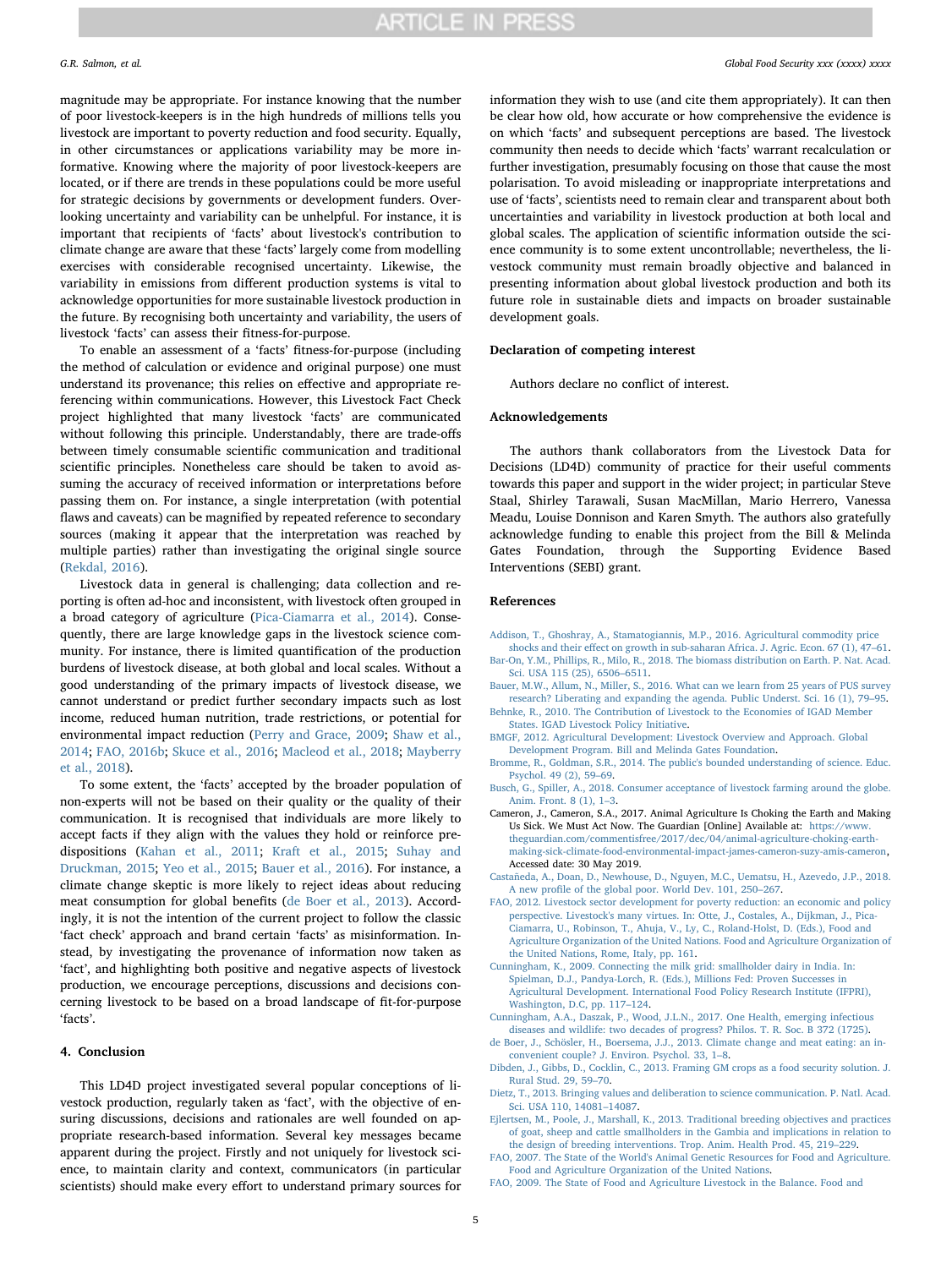## **ARTICLE IN PRESS**

G.R. Salmon, et al. *Global Food Security xxx (xxxx) xxxx*

[Agriculture Organization of the United Nations.](http://refhub.elsevier.com/S2211-9124(19)30064-1/sref17)

- <span id="page-5-39"></span>FAO, 2010. Case Defi[nition of Livestock Diseases. Food and Agriculture Organization of](http://refhub.elsevier.com/S2211-9124(19)30064-1/sref18) [the United Nations](http://refhub.elsevier.com/S2211-9124(19)30064-1/sref18).
- <span id="page-5-5"></span>[FAO, 2016a. Antimicrobial Resistance: what Is it? Food and Agriculture Organization of](http://refhub.elsevier.com/S2211-9124(19)30064-1/sref19) [the United Nations](http://refhub.elsevier.com/S2211-9124(19)30064-1/sref19).
- <span id="page-5-57"></span>[FAO, 2016b. Economic Analysis of Animal Diseases. Food and Agriculture Organization](http://refhub.elsevier.com/S2211-9124(19)30064-1/sref20) [of the United Nations](http://refhub.elsevier.com/S2211-9124(19)30064-1/sref20).
- <span id="page-5-28"></span>FAO, 2018a. Animal production. Available at: [http://www.fao.org/animal-production/](http://www.fao.org/animal-production/en/) [en/](http://www.fao.org/animal-production/en/), Accessed date: 9 October 2018.
- <span id="page-5-34"></span>[FAO, 2018b. The Monetary Impact of Zoonotic Diseases on Society: Ethiopia. Evidence](http://refhub.elsevier.com/S2211-9124(19)30064-1/sref22) [from Four Zoonoses. Africa Sustainable Livestock 2050. Food and Agriculture](http://refhub.elsevier.com/S2211-9124(19)30064-1/sref22) [Organization of the United Nations.](http://refhub.elsevier.com/S2211-9124(19)30064-1/sref22)
- <span id="page-5-21"></span>[FAO, 2018c. Shaping the Future of Livestock: Sustainably, Responsibly, E](http://refhub.elsevier.com/S2211-9124(19)30064-1/sref23)fficiently. Food [and Agriculture Organization of the United Nations](http://refhub.elsevier.com/S2211-9124(19)30064-1/sref23).
- <span id="page-5-16"></span>[FAO, 2018d. The State of Food and Agriculture 2018. Migration, Agriculture and Rural](http://refhub.elsevier.com/S2211-9124(19)30064-1/sref24) [Development. Food and Agriculture Organization of the United Nations.](http://refhub.elsevier.com/S2211-9124(19)30064-1/sref24)
- <span id="page-5-14"></span>FAOSTAT, 2019. FAOSTAT: food and agriculture data. Available at: [http://www.fao.org/](http://www.fao.org/faostat/en/#home) [faostat/en/#home,](http://www.fao.org/faostat/en/#home) Accessed date: 3 April 2019.
- <span id="page-5-45"></span>France-Presse, A., 2017. Methane emissions from cattle are 11% higher than estimated. The Guardian [Online] Available at: [https://www.theguardian.com/environment/](https://www.theguardian.com/environment/2017/sep/29/methane-emissions-cattle-11-percent-higher-than-estimated) [2017/sep/29/methane-emissions-cattle-11-percent-higher-than-estimated](https://www.theguardian.com/environment/2017/sep/29/methane-emissions-cattle-11-percent-higher-than-estimated).
- <span id="page-5-24"></span>[Freeman, H.A., Kaitibie, S., Moyo, S., Perry, B.D., 2008. Livestock, livelihoods and vul](http://refhub.elsevier.com/S2211-9124(19)30064-1/sref27)[nerability in Lesotho, Malawi and Zambia: designing livestock interventions for](http://refhub.elsevier.com/S2211-9124(19)30064-1/sref27) [emergency situations. ILRI Res. Rep. 8, 62](http://refhub.elsevier.com/S2211-9124(19)30064-1/sref27).

<span id="page-5-0"></span>[García-Ruiz, A., Cole, J.B., Vanraden, P.M., Wiggans, G.R., Ruiz-López, F.J., Van Tassell,](http://refhub.elsevier.com/S2211-9124(19)30064-1/sref28) [C.P., 2016. Changes in genetic selection di](http://refhub.elsevier.com/S2211-9124(19)30064-1/sref28)fferentials and generation intervals in US [Holstein dairy cattle as a result of genomic selection. P. Natl. Acad. Sci. USA 113 \(33\),](http://refhub.elsevier.com/S2211-9124(19)30064-1/sref28) E3995–[E4004.](http://refhub.elsevier.com/S2211-9124(19)30064-1/sref28)

- <span id="page-5-3"></span>[Gebreyes, W.A., Dupouy-Camet, J., Newport, M.J., Oliveira, C.J.B., Schlesinger, L.S., Saif,](http://refhub.elsevier.com/S2211-9124(19)30064-1/sref29) [Y.M., Kariuki, S., Saif, L.J., Saville, W., Wittum, T., Hoet, A., Quessy, S., Kazwala, R.,](http://refhub.elsevier.com/S2211-9124(19)30064-1/sref29) [Tekola, B., Shryock, T., Bisesi, M., Patchanee, P., Boonmar, S., King, L.J., 2014. The](http://refhub.elsevier.com/S2211-9124(19)30064-1/sref29) [global one health paradigm: challenges and opportunities for tackling infectious](http://refhub.elsevier.com/S2211-9124(19)30064-1/sref29) [diseases at the human, animal, and environment interface in LowResource settings.](http://refhub.elsevier.com/S2211-9124(19)30064-1/sref29) [PLoS Neglected Trop. Dis. 8 \(11\), e3257.](http://refhub.elsevier.com/S2211-9124(19)30064-1/sref29)
- <span id="page-5-47"></span>[Gerber, P., Vellinga, T., Opio, C., Steinfeld, H., 2011. Productivity gains and greenhouse](http://refhub.elsevier.com/S2211-9124(19)30064-1/sref30) [gas emissions intensity in dairy systems. Livest. Sci. 139 \(1](http://refhub.elsevier.com/S2211-9124(19)30064-1/sref30)–2), 100–108.
- <span id="page-5-27"></span>[Gerber, P.J., Steinfeld, H., Henderson, B., Mottet, A., Opio, C., Dijkman, J., Falcucci, A.,](http://refhub.elsevier.com/S2211-9124(19)30064-1/sref31) [Tempio, G., 2013. Tackling Climate Change through Livestock](http://refhub.elsevier.com/S2211-9124(19)30064-1/sref31) – A Global Assessment [of Emissions and Mitigation Opportunities. Food and Agriculture Organization of the](http://refhub.elsevier.com/S2211-9124(19)30064-1/sref31) [United Nations, Rome, Italy.](http://refhub.elsevier.com/S2211-9124(19)30064-1/sref31)
- <span id="page-5-15"></span>[Gerland, P., Raftery, A.E., Sevcikova, H., Li, N., Gu, D., Spoorenberg, T., Alkema, L.,](http://refhub.elsevier.com/S2211-9124(19)30064-1/sref32) [Fosdick, B.K., Chunn, J., Lalic, N., Bay, G., Buettner, T., Heilig, G.K., Wilmoth, J.,](http://refhub.elsevier.com/S2211-9124(19)30064-1/sref32) [2014. World population stabilization unlikely this century. Science 346 \(6206\),](http://refhub.elsevier.com/S2211-9124(19)30064-1/sref32) 234–[237](http://refhub.elsevier.com/S2211-9124(19)30064-1/sref32).
- <span id="page-5-9"></span>[Gill, M., Gibson, J.P., Lee, M.R.F., 2018. Livestock production evolving to contribute to](http://refhub.elsevier.com/S2211-9124(19)30064-1/sref33) [sustainable societies. Animal 12 \(8\), 1696](http://refhub.elsevier.com/S2211-9124(19)30064-1/sref33)–1698.
- <span id="page-5-4"></span>[Godfray, H.C.J., Aveyard, P., Garnett, T., Hall, J.W., Key, T.J., Lorimer, J., Pierrehumbert,](http://refhub.elsevier.com/S2211-9124(19)30064-1/sref34) [R.T., Scarborough, P., Springmann, M., Jebb, S.A., 2018. Meat consumption, health,](http://refhub.elsevier.com/S2211-9124(19)30064-1/sref34) [and the environment. Science 361 \(6399\)](http://refhub.elsevier.com/S2211-9124(19)30064-1/sref34).

<span id="page-5-22"></span>Google, 2019. Google trends. Available at: [https://trends.google.com/trends/explore?](https://trends.google.com/trends/explore?q=Livestock) [q=Livestock,](https://trends.google.com/trends/explore?q=Livestock) Accessed date: 24 May 2019.

- <span id="page-5-46"></span>[Grace, D., Dominguez-Salas, P., Alonso, S., Lannerstad, M., Muunda, E., Ngwili, N., Omar,](http://refhub.elsevier.com/S2211-9124(19)30064-1/sref36) A., Khan, M., E, O., 2018. The Infl[uence of Livestock-Derived Foods on Nutrition](http://refhub.elsevier.com/S2211-9124(19)30064-1/sref36) [during the First 1,000 Days of Life. ILRI Research Report 44.](http://refhub.elsevier.com/S2211-9124(19)30064-1/sref36)
- <span id="page-5-19"></span>[Herrero, M., Thornton, P.K., Gerber, P., Reid, R.S., 2009. Livestock, livelihoods and the](http://refhub.elsevier.com/S2211-9124(19)30064-1/sref37) [environment: understanding the trade-o](http://refhub.elsevier.com/S2211-9124(19)30064-1/sref37)ffs. Curr. Opin. Env. Sust. 1, 111–120.
- <span id="page-5-51"></span>Herrero, [M., Gerber, P., Vellinga, T., Garnett, T., Leip, A., Opio, C., Westhoek, H.J.,](http://refhub.elsevier.com/S2211-9124(19)30064-1/sref38) [Thornton, P.K., Olesen, J., Hutchings, N., Montgomery, H., Soussana, J.F., Steinfeld,](http://refhub.elsevier.com/S2211-9124(19)30064-1/sref38) [H., Mcallister, T.A., 2011. Livestock and greenhouse gas emissions: the importance of](http://refhub.elsevier.com/S2211-9124(19)30064-1/sref38) [getting the numbers right. Anim. Feed Sci. Technol. 166](http://refhub.elsevier.com/S2211-9124(19)30064-1/sref38)–167, 779–782.
- <span id="page-5-11"></span>[Herrero, M., Grace, D., Njuki, J., Johnson, N., Enahoro, D., Silvestri, S., Ru](http://refhub.elsevier.com/S2211-9124(19)30064-1/sref39)fino, M.C., [2013a. The roles of livestock in developing countries. Animal 7 \(S1\), 3](http://refhub.elsevier.com/S2211-9124(19)30064-1/sref39)–18.
- <span id="page-5-52"></span>[Herrero, M., Havlik, P., Valin, H., Notenbaert, A., Ru](http://refhub.elsevier.com/S2211-9124(19)30064-1/sref40)fino, M.C., Thornton, P.K., Blummel, [M., Weiss, F., Grace, D., Obersteiner, M., 2013b. Biomass use, production, feed e](http://refhub.elsevier.com/S2211-9124(19)30064-1/sref40)ffi[ciencies, and greenhouse gas emissions from global livestock systems. P. Natl. Acad.](http://refhub.elsevier.com/S2211-9124(19)30064-1/sref40) [Sci. USA 110 \(52\), 20888](http://refhub.elsevier.com/S2211-9124(19)30064-1/sref40)–20893.
- <span id="page-5-48"></span>[Herrero, M., Henderson, B., Havlík, P., Thornton, P.K., Conant, R.T., Smith, P., Wirsenius,](http://refhub.elsevier.com/S2211-9124(19)30064-1/sref41) S., Hristov, A.N., Gerber, P., Gill, M., Butterbach-Bahl, K., Valin, H., Garnett, T. [Stehfest, E., 2016. Greenhouse gas mitigation potentials in the livestock sector. Nat.](http://refhub.elsevier.com/S2211-9124(19)30064-1/sref41) [Clim. Chang. 6 \(5\), 452](http://refhub.elsevier.com/S2211-9124(19)30064-1/sref41)–461.
- <span id="page-5-8"></span>[Hielscher, S., Pies, I., Valentinov, V., Chatalova, L., 2016. Rationalizing the GMO debate:](http://refhub.elsevier.com/S2211-9124(19)30064-1/sref42) [the ordonomic approach to addressing agricultural myths. Int. J. Environ. Res. Public](http://refhub.elsevier.com/S2211-9124(19)30064-1/sref42) [Health 13 \(5\)](http://refhub.elsevier.com/S2211-9124(19)30064-1/sref42).
- <span id="page-5-7"></span>[Hussain, A., Ali, S., Ahmed, M., Hussain, S., 2018. The anti-vaccination movement: a](http://refhub.elsevier.com/S2211-9124(19)30064-1/sref43) [regression in modern medicine. Cureus 10 \(7\), e2919](http://refhub.elsevier.com/S2211-9124(19)30064-1/sref43).
- <span id="page-5-32"></span><span id="page-5-30"></span>[IGAD, 2013. The Contribution of Livestock to the Ethiopian Economy. Nairobi, Kenya.](http://refhub.elsevier.com/S2211-9124(19)30064-1/sref44) [Jones, K.E., Patel, N.G., Levy, M.A., Storeygard, A., Balk, D., Gittleman, J.L., Daszak, P.,](http://refhub.elsevier.com/S2211-9124(19)30064-1/sref45) [2008. Global trends in emerging infectious diseases. Nature 451 \(7181\), 990](http://refhub.elsevier.com/S2211-9124(19)30064-1/sref45)–993.
- <span id="page-5-49"></span>[Jones, J.W., Antle, J.M., Basso, B., Boote, K.J., Conant, R.T., Foster, I., Godfray, H.C.J.,](http://refhub.elsevier.com/S2211-9124(19)30064-1/sref46) [Herrero, M., Howitt, R.E., Janssen, S., Keating, B.A., Munoz-Carpena, R., Porter, C.H.,](http://refhub.elsevier.com/S2211-9124(19)30064-1/sref46) [Rosenzweig, C., Wheeler, T.R., 2016. Brief history of agricultural systems modeling.](http://refhub.elsevier.com/S2211-9124(19)30064-1/sref46) [Agric. Syst. 155, 240](http://refhub.elsevier.com/S2211-9124(19)30064-1/sref46)–254.
- <span id="page-5-60"></span>Kahan, D.M., Jenkins‐[Smith, H., Braman, D., 2011. Cultural cognition of scienti](http://refhub.elsevier.com/S2211-9124(19)30064-1/sref47)fic con[sensus. J. Risk Res. 14 \(2\), 147](http://refhub.elsevier.com/S2211-9124(19)30064-1/sref47)–174.
- <span id="page-5-31"></span>[Karesh, W.B., Dobson, A., Lloyd-Smith, J.O., Lubroth, J., Dixon, M.A., Bennett, M.,](http://refhub.elsevier.com/S2211-9124(19)30064-1/sref48) [Aldrich, S., Harrington, T., Formenty, P., Loh, E.H., Machalaba, C.C., Thomas, M.J.,](http://refhub.elsevier.com/S2211-9124(19)30064-1/sref48)

[Heymann, D.L., 2012. Ecology of zoonoses: natural and unnatural histories. Lancet](http://refhub.elsevier.com/S2211-9124(19)30064-1/sref48) [380 \(9857\), 1936](http://refhub.elsevier.com/S2211-9124(19)30064-1/sref48)–1945.

- <span id="page-5-18"></span>[Klasen, S., Krivobokova, T., Greb, F., Lahoti, R., Pasaribu, S.H., Wiesenfarth, M., 2016.](http://refhub.elsevier.com/S2211-9124(19)30064-1/sref49) [International income poverty measurement: which way now? J. Econ. Inequal. 14](http://refhub.elsevier.com/S2211-9124(19)30064-1/sref49) [\(2\), 199](http://refhub.elsevier.com/S2211-9124(19)30064-1/sref49)–225.
- <span id="page-5-42"></span>[Knight-Jones, T.J.D., Mclaws, M., Rushton, J., 2017. Foot-and-Mouth disease impact on](http://refhub.elsevier.com/S2211-9124(19)30064-1/sref50) [smallholders - what do we know, what don't we know and how can we](http://refhub.elsevier.com/S2211-9124(19)30064-1/sref50) find out more? [Transbound. Emerg. Dis. 64 \(4\), 1079](http://refhub.elsevier.com/S2211-9124(19)30064-1/sref50)–1094.
- <span id="page-5-61"></span>[Kraft, P.W., Suhay, E., Druckman, J.N., Lodge, M., Taber, C.S., 2015. Why people](http://refhub.elsevier.com/S2211-9124(19)30064-1/sref51) "don't trust the evidence"[. Ann. Am. Acad. Pol. Soc. Sci. 658 \(1\), 121](http://refhub.elsevier.com/S2211-9124(19)30064-1/sref51)–133.
- <span id="page-5-17"></span>[Laborde Debucquet, D., Martin, W., 2018. Implications of the global growth slowdown for](http://refhub.elsevier.com/S2211-9124(19)30064-1/sref52) [rural poverty. Agric. Econ. 49 \(3\), 325](http://refhub.elsevier.com/S2211-9124(19)30064-1/sref52)–338.
- <span id="page-5-12"></span>LD4D, 2019. Livestock data for decisions. Available at: <https://ld4d.org/>, Accessed date: 14 May 2019.
- <span id="page-5-6"></span>[Lewandowsky, S., Ecker, U.K.H., Cook, J., 2017. Beyond misinformation: understanding](http://refhub.elsevier.com/S2211-9124(19)30064-1/sref54) and coping with the "Post-Truth" [era. J. Appl. Res. Mem. Cogn. 6 \(4\), 353](http://refhub.elsevier.com/S2211-9124(19)30064-1/sref54)–369.
- <span id="page-5-13"></span>[LID, 1999. Livestock in Poverty-Focused Development \(0 9528061 2 6\). Crewkerne,](http://refhub.elsevier.com/S2211-9124(19)30064-1/sref55) [Somerset, UK.](http://refhub.elsevier.com/S2211-9124(19)30064-1/sref55)
- <span id="page-5-50"></span>[Lynch, J., 2019. Availability of disaggregated greenhouse gas emissions from beef cattle](http://refhub.elsevier.com/S2211-9124(19)30064-1/sref56) [production: a systematic review. Environ. Impact Asses. 76, 69](http://refhub.elsevier.com/S2211-9124(19)30064-1/sref56)–78.
- <span id="page-5-33"></span>[Ma, W., Kahn, R.E., Richt, J.A., 2009. The pig as a mixing vessel for in](http://refhub.elsevier.com/S2211-9124(19)30064-1/sref57)fluenza viruses: [human and veterinary implications. J. Mol. Genet. Med. 3 \(1\), 158](http://refhub.elsevier.com/S2211-9124(19)30064-1/sref57)–166.
- <span id="page-5-53"></span>[Macleod, M.J., Vellinga, T., Opio, C., Falcucci, A., Tempio, G., Henderson, B., Makkar, H.,](http://refhub.elsevier.com/S2211-9124(19)30064-1/sref58) [Mottet, A., Robinson, T., Steinfeld, H., Gerber, P.J., 2017. Invited Review: A Position](http://refhub.elsevier.com/S2211-9124(19)30064-1/sref58) [on the Global Livestock Environmental Assessment Model \(GLEAM\). Animal. pp.](http://refhub.elsevier.com/S2211-9124(19)30064-1/sref58) 1–[15.](http://refhub.elsevier.com/S2211-9124(19)30064-1/sref58)
- <span id="page-5-58"></span>[Macleod, M., Eory, V., Wint, W., Shaw, A., Gerber, P., Cecchi, G., Mattioli, R., Sykes, A.,](http://refhub.elsevier.com/S2211-9124(19)30064-1/sref59) [Robinson, T., 2018. Assessing the greenhouse gas mitigation e](http://refhub.elsevier.com/S2211-9124(19)30064-1/sref59)ffect of removing bo[vine trypanosomiasis in eastern Africa. Sustainability 10 \(5\), 1633](http://refhub.elsevier.com/S2211-9124(19)30064-1/sref59).

<span id="page-5-25"></span>[Marshall, K., 2014. Optimizing the use of breed types in developing country livestock](http://refhub.elsevier.com/S2211-9124(19)30064-1/sref60) [production systems: a neglected research area. J. Anim. Breed. Genet. 131 \(5\),](http://refhub.elsevier.com/S2211-9124(19)30064-1/sref60) 329–[340](http://refhub.elsevier.com/S2211-9124(19)30064-1/sref60).

- <span id="page-5-59"></span>[Mayberry, D., Ash, A., Prestwidge, D., Herrero, M., 2018. Closing yield gaps in small](http://refhub.elsevier.com/S2211-9124(19)30064-1/sref61)[holder goat production systems in Ethiopia and India. Livest. Sci. 214, 238](http://refhub.elsevier.com/S2211-9124(19)30064-1/sref61)–244.
- <span id="page-5-44"></span>Mcwilliams, J., 2014. Meat makes the planet thirsty, the New York times. [Online] Available at: [https://www.nytimes.com/2014/03/08/opinion/meat-makes-the](https://www.nytimes.com/2014/03/08/opinion/meat-makes-the-planet-thirsty.html)[planet-thirsty.html](https://www.nytimes.com/2014/03/08/opinion/meat-makes-the-planet-thirsty.html).
- <span id="page-5-23"></span>[Moll, H.a.J., Staal, S.J., Ibrahim, M.N.M., 2007. Smallholder dairy production and mar](http://refhub.elsevier.com/S2211-9124(19)30064-1/sref63)[kets: a comparison of production systems in Zambia, Kenya and Sri Lanka. Agric.](http://refhub.elsevier.com/S2211-9124(19)30064-1/sref63) [Syst. 94, 593](http://refhub.elsevier.com/S2211-9124(19)30064-1/sref63)–603.
- <span id="page-5-10"></span>Monbiot, G., 2017. Goodbye – and good riddance – to livestock farming. Available at: [https://www.theguardian.com/commentisfree/2017/oct/04/livestock-farming](https://www.theguardian.com/commentisfree/2017/oct/04/livestock-farming-artificial-meat-industry-animals)artifi[cial-meat-industry-animals,](https://www.theguardian.com/commentisfree/2017/oct/04/livestock-farming-artificial-meat-industry-animals) Accessed date: 3 October 2018.
- <span id="page-5-29"></span>Morgan, N., Pica-Ciamarra, U., 2012. A critical indicator: livestock's contribution to gross domestic product. [Online]. Available at: [www.africalivestockdata.org.](http://www.africalivestockdata.org)
- <span id="page-5-35"></span>New Scientist, 2008. Gates declares war on farm animal disease. Available at: [https://](https://www.newscientist.com/article/mg20026773.500-gates-declares-war-on-farm-animal-disease/%3fDCMP%3dILC-hmts%26nsref%3dnews1_head_mg20026773.500) [www.newscientist.com/article/mg20026773.500-gates-declares-war-on-farm](https://www.newscientist.com/article/mg20026773.500-gates-declares-war-on-farm-animal-disease/%3fDCMP%3dILC-hmts%26nsref%3dnews1_head_mg20026773.500)[animal-disease/?DCMP=ILC-hmts&nsref=news1\\_head\\_mg20026773.500](https://www.newscientist.com/article/mg20026773.500-gates-declares-war-on-farm-animal-disease/%3fDCMP%3dILC-hmts%26nsref%3dnews1_head_mg20026773.500), Accessed date: 8 January 2018.
- <span id="page-5-41"></span>OIE, 2018a. Animal disease information. Available at: [http://www.oie.int/for-the](http://www.oie.int/for-the-media/animal-diseases/animal-disease-information-summaries/)[media/animal-diseases/animal-disease-information-summaries/,](http://www.oie.int/for-the-media/animal-diseases/animal-disease-information-summaries/) Accessed date: 17 July 2018.
- <span id="page-5-40"></span>OIE, 2018b. OIE-listed Diseases, Infections and Infestations in Force in 2018. Available at: [http://www.oie.int/animal-health-in-the-world/oie-listed-diseases-2018/,](http://www.oie.int/animal-health-in-the-world/oie-listed-diseases-2018/) Accessed date: 17 July 2018.
- <span id="page-5-36"></span>[Otte, M.J., Chilonda, P., 2002. Cattle and Small Ruminant Production Systems in Sub](http://refhub.elsevier.com/S2211-9124(19)30064-1/sref69)[saharan Africa: A Systematic Review. Food and Agriculture Organization of the](http://refhub.elsevier.com/S2211-9124(19)30064-1/sref69) [United Nations, Rome, Italy.](http://refhub.elsevier.com/S2211-9124(19)30064-1/sref69)
- <span id="page-5-54"></span>[Patterson, T., 2013. Informing the News: the Need for Knowledge-Based Journalism.](http://refhub.elsevier.com/S2211-9124(19)30064-1/sref70) [Vintage, New York](http://refhub.elsevier.com/S2211-9124(19)30064-1/sref70).
- <span id="page-5-38"></span>[Perry, B., Grace, D., 2009. The impacts of livestock diseases and their control on growth](http://refhub.elsevier.com/S2211-9124(19)30064-1/sref71) [and development processes that are pro-poor. Philos. T. R. Soc. B 364 \(1530\),](http://refhub.elsevier.com/S2211-9124(19)30064-1/sref71) 2643–[2655](http://refhub.elsevier.com/S2211-9124(19)30064-1/sref71).
- <span id="page-5-56"></span>Pica-Ciamarra, [U., Baker, D., Morgan, N., Zezza, A., Azzarri, C., Ly, C., Nsiima, L., Nouala,](http://refhub.elsevier.com/S2211-9124(19)30064-1/sref72) [S., Okello, P., Sserugga, J., 2014. Investing in the Livestock Sector: Why Good](http://refhub.elsevier.com/S2211-9124(19)30064-1/sref72) [Numbers Matter. \(Washington, D.C\)](http://refhub.elsevier.com/S2211-9124(19)30064-1/sref72).
- <span id="page-5-26"></span>[Quinlan, R.J., Rumas, I., Naiskye, G., Quinlan, M., Yoder, J., 2016. Searching for symbolic](http://refhub.elsevier.com/S2211-9124(19)30064-1/sref73) [value of cattle: tropical livestock units, market price, and cultural value of Maasai](http://refhub.elsevier.com/S2211-9124(19)30064-1/sref73) [livestock. Ethnobiol. Lett. 7 \(1\), 76.](http://refhub.elsevier.com/S2211-9124(19)30064-1/sref73)
- <span id="page-5-55"></span>Rekdal, O.B., 2016. Shades of grey in academic citation practice. Available at: [https://](https://www.etikkom.no/en/library/topics/integrity-and-collegiality/shades-of-grey-in-academic-citation-practice/) [www.etikkom.no/en/library/topics/integrity-and-collegiality/shades-of-grey-in](https://www.etikkom.no/en/library/topics/integrity-and-collegiality/shades-of-grey-in-academic-citation-practice/)[academic-citation-practice/](https://www.etikkom.no/en/library/topics/integrity-and-collegiality/shades-of-grey-in-academic-citation-practice/), Accessed date: 26 September 2018.
- <span id="page-5-2"></span>[Robbins, J.A., Von Keyserlingk, M.a.G., Fraser, D., Weary, D.M., 2016. Invited Review:](http://refhub.elsevier.com/S2211-9124(19)30064-1/sref75) [farm size and animal welfare. J. Anim. Sci. 94, 5439](http://refhub.elsevier.com/S2211-9124(19)30064-1/sref75)–5455.
- <span id="page-5-20"></span>[Robinson, T.P., Thornton, P.K., Franceschini, G., Kruska, R.L., Chiozza, F., Notenbaert, A.,](http://refhub.elsevier.com/S2211-9124(19)30064-1/sref76) [Cecchi, G., Herrero, M., Epprecht, M., Fritz, S., You, L., Conchedda, G., See, L., 2011.](http://refhub.elsevier.com/S2211-9124(19)30064-1/sref76) [Global Livestock Production Systems. Food and Agriculture Organization of the](http://refhub.elsevier.com/S2211-9124(19)30064-1/sref76) [United Nations \(FAO\) and International Livestock Research Institute, Rome, Italy](http://refhub.elsevier.com/S2211-9124(19)30064-1/sref76) [ILRI](http://refhub.elsevier.com/S2211-9124(19)30064-1/sref76).
- <span id="page-5-1"></span>[Roeder, P., Mariner, J., Kock, R., 2013. Rinderpest: the veterinary perspective on eradi](http://refhub.elsevier.com/S2211-9124(19)30064-1/sref77)[cation. Philos. T. R. Soc. B 368 20120139](http://refhub.elsevier.com/S2211-9124(19)30064-1/sref77).
- <span id="page-5-43"></span>[Rushton, J., 2017. Improving the use of economics in animal health - challenges in re](http://refhub.elsevier.com/S2211-9124(19)30064-1/sref78)[search, policy and education. Prev. Vet. Med. 137 \(Pt B\), 130](http://refhub.elsevier.com/S2211-9124(19)30064-1/sref78)–139.
- <span id="page-5-37"></span>[Rushton, J., Bruce, M., Bellet, C., Torgerson, P., Shaw, A., Marsh, T., Pigott, D., Stone, M.,](http://refhub.elsevier.com/S2211-9124(19)30064-1/sref79) [Pinto, J., Mesenhowski, S., Wood, P., 2018. Initiation of global burden of animal](http://refhub.elsevier.com/S2211-9124(19)30064-1/sref79) [diseases programme. Lancet 392 \(10147\), 538](http://refhub.elsevier.com/S2211-9124(19)30064-1/sref79)–540.